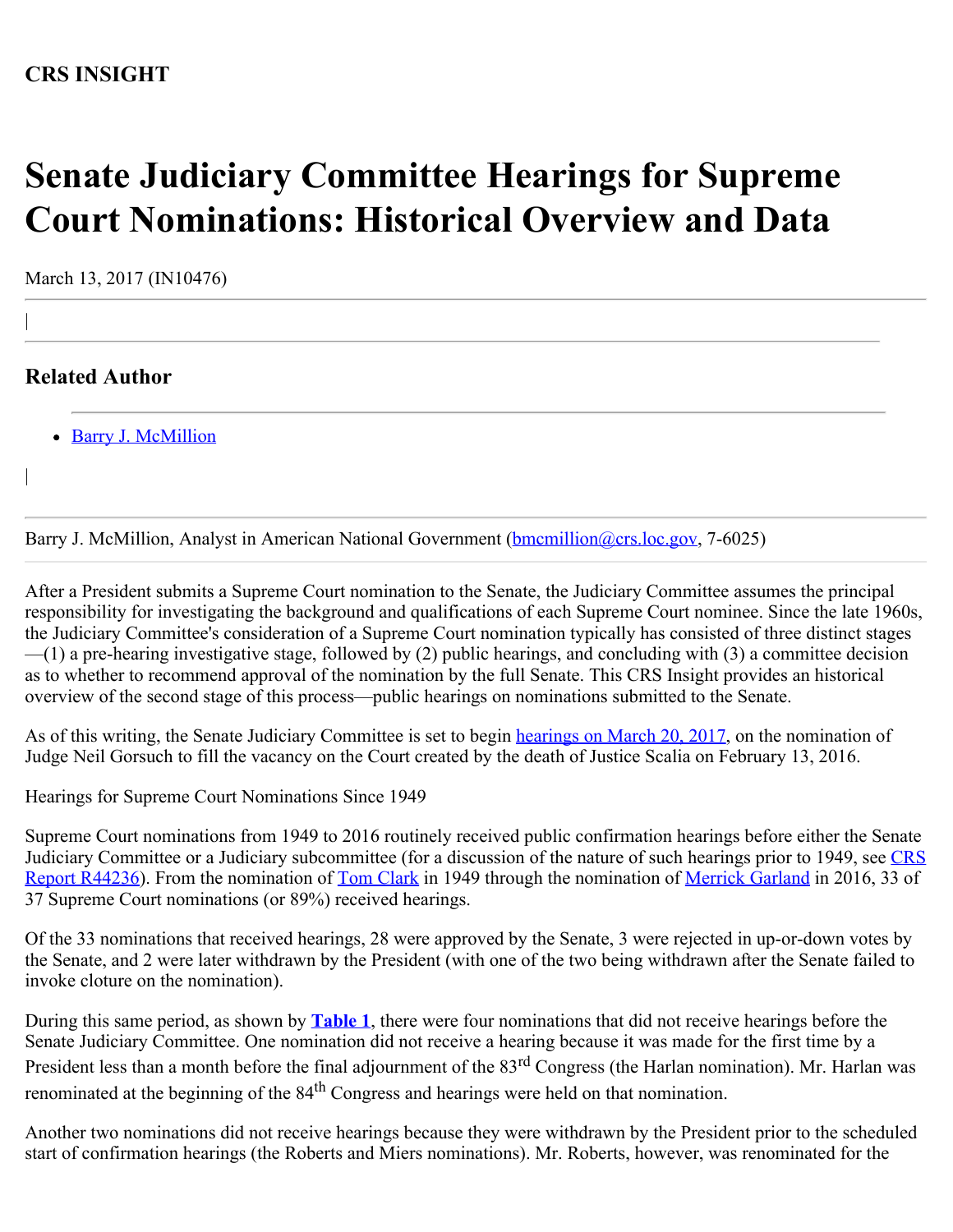Chief Justice position and received hearings for that nomination.

The most recent nomination not to receive a hearing, the nomination of Merrick Garland by President Obama, is the second nomination to the Court since 1949 for which no hearings were scheduled (hearings had been scheduled for the Roberts and Miers nominations prior to both nominations being withdrawn by the President). The Garland nomination is, however, distinct from the nomination of Mr. Harlan in 1954 in that Mr. Harlan's nomination was resubmitted in 1955, hearings were held on that nomination, and Mr. Harlan was subsequently confirmed by the Senate.

Table 1. Supreme Court Nominations That Did Not Receive a Judiciary Committee Hearing

 $(1949 - 2016)$ 

| Nominee              | <b>Nomination Date</b> | Were Hearings Scheduled? What Was Outcome of the<br>Nomination?                                                                                                                                                |
|----------------------|------------------------|----------------------------------------------------------------------------------------------------------------------------------------------------------------------------------------------------------------|
| John Harlan          | Nov. 9, 1954           | No hearings were scheduled.<br>Nomination not acted upon by the Senate within the 23<br>days from the nomination being made by President<br>Eisenhower to the adjournment of the $83rd$ Congress. <sup>a</sup> |
| John Roberts,<br>Jr. | Jul. 29, 2005          | Hearings scheduled to begin Sep. 6, 2005.<br>Nomination withdrawn by President G.W. Bush on Sep. 6,<br>$2005 \frac{b}{2}$                                                                                      |
| Harriet Miers        | Oct. 7, 2005           | Hearings scheduled to begin Nov. 7, 2005.<br>Nomination withdrawn by President G.W. Bush on Oct. 28,<br>2005.                                                                                                  |
| Merrick<br>Garland   | Mar. 16, 2016          | No hearings were scheduled.<br>Nomination was returned to President Obama on Jan. 3,<br>2017.                                                                                                                  |

**Source:** Congressional Research Service

**Notes:**

a. Mr. Harlan was renominated by President Eisenhower during the 84<sup>th</sup> Congress on January 10, 1955. For Mr. Harlan's second nomination, he received hearings on Feb. 24-25, 1955. Mr. Harlan was later confirmed.

b. Following the death of Chief Justice Rehnquist on Sept. 3, 2005, Mr. Roberts's nomination for the O'Connor seat was withdrawn and he was renominated on Sept. 6, 2005, for the vacant Chief Justice position. For that particular nomination, hearings began on Sept. 12, 2005. Mr. Roberts was later confirmed.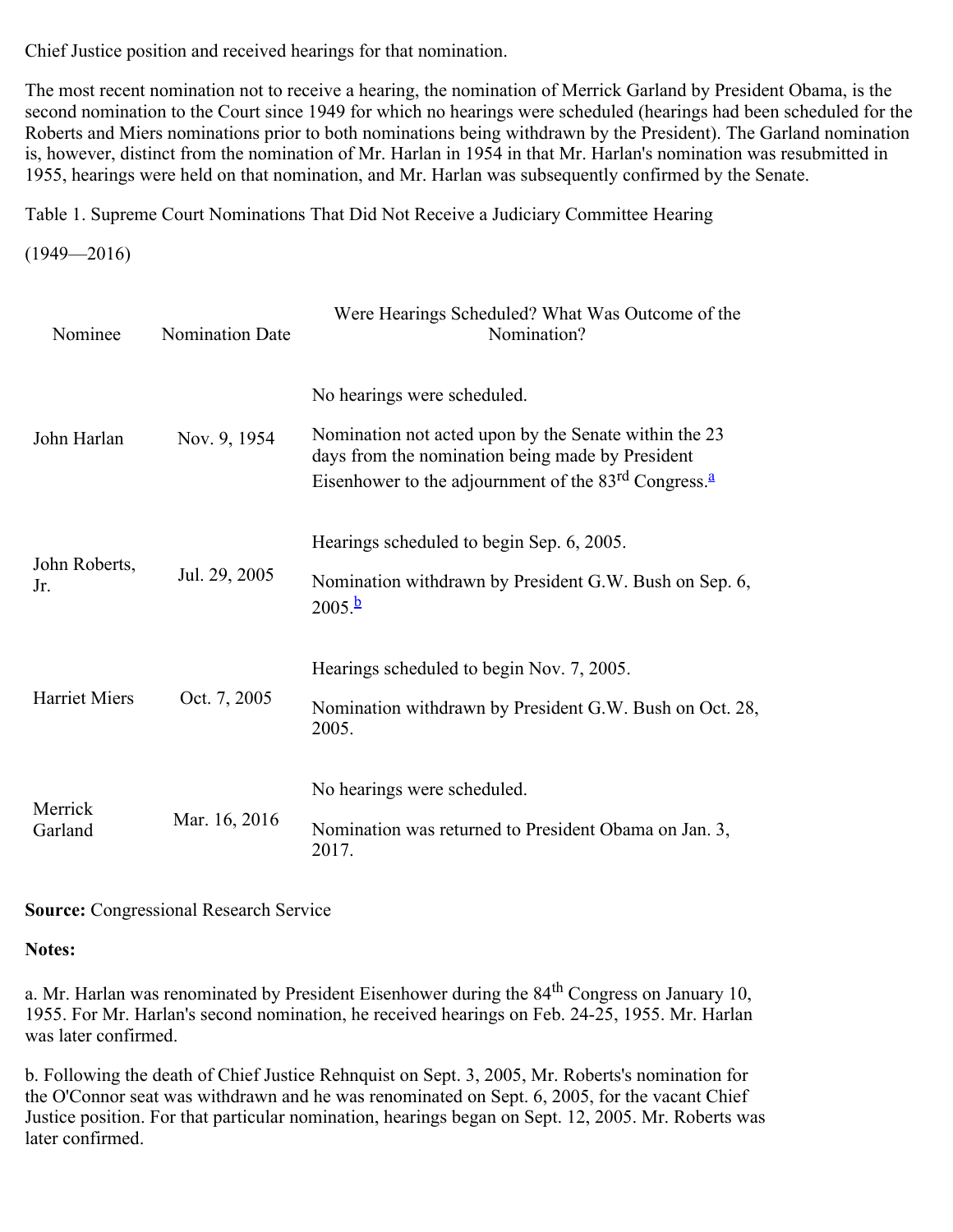Time from Nomination to Committee Hearings

Overall, for the 33 Supreme Court nominations from 1949 through 2010 that received a committee hearing (not including the upcoming hearing for Judge Gorsuch), the average number of days from nomination by a President to the commencement of hearings by the Judiciary Committee was 28.8 days. In more recent decades, however, the average has been longer—specifically, since 1975, [the average number of days from nomination to the start of hearings was 39](https://fas.org/sgp/crs/misc/R44236.pdf) [days.](https://fas.org/sgp/crs/misc/R44236.pdf)

While the average was 28.8 days, there has been variation in the number of days from when a nomination was made by a President to when the Judiciary Committee held hearings on the nomination. Specifically, from 1949 to 2010, the number of days from nomination to the first day of committee hearings ranged from a minimum of 6 days to a maximum of 82 days.

As shown by **Figure 1**, 13 nominations during this period (or 39%) received a committee hearing within two weeks of being made by a President. Another 8 nominations (24%) received a committee hearing from 15 to 30 days of being made by a President.

Of the remaining nominations, 4 (12%) received hearings 31 to 45 days after being made by a President; 5 (15%) had hearings 46 to 60 days after being made; and 3 (9%) nominations had hearings more than 60 days after being made by a President.

The nomination of Judge Gorsuch is not reflected in the statistics above but is included in **Figure 1**. As shown by the figure, the number of days from his nomination to the announced date of his first committee hearing (47 days) is similar to the length of time from nomination to first committee hearing for other recent nominees to the Court (i.e., Justices Sotomayor, Kagan, and Alito).

Figure 1. Number of Days from Date of Nomination to Date of First Committee Hearing

(1949—2017)